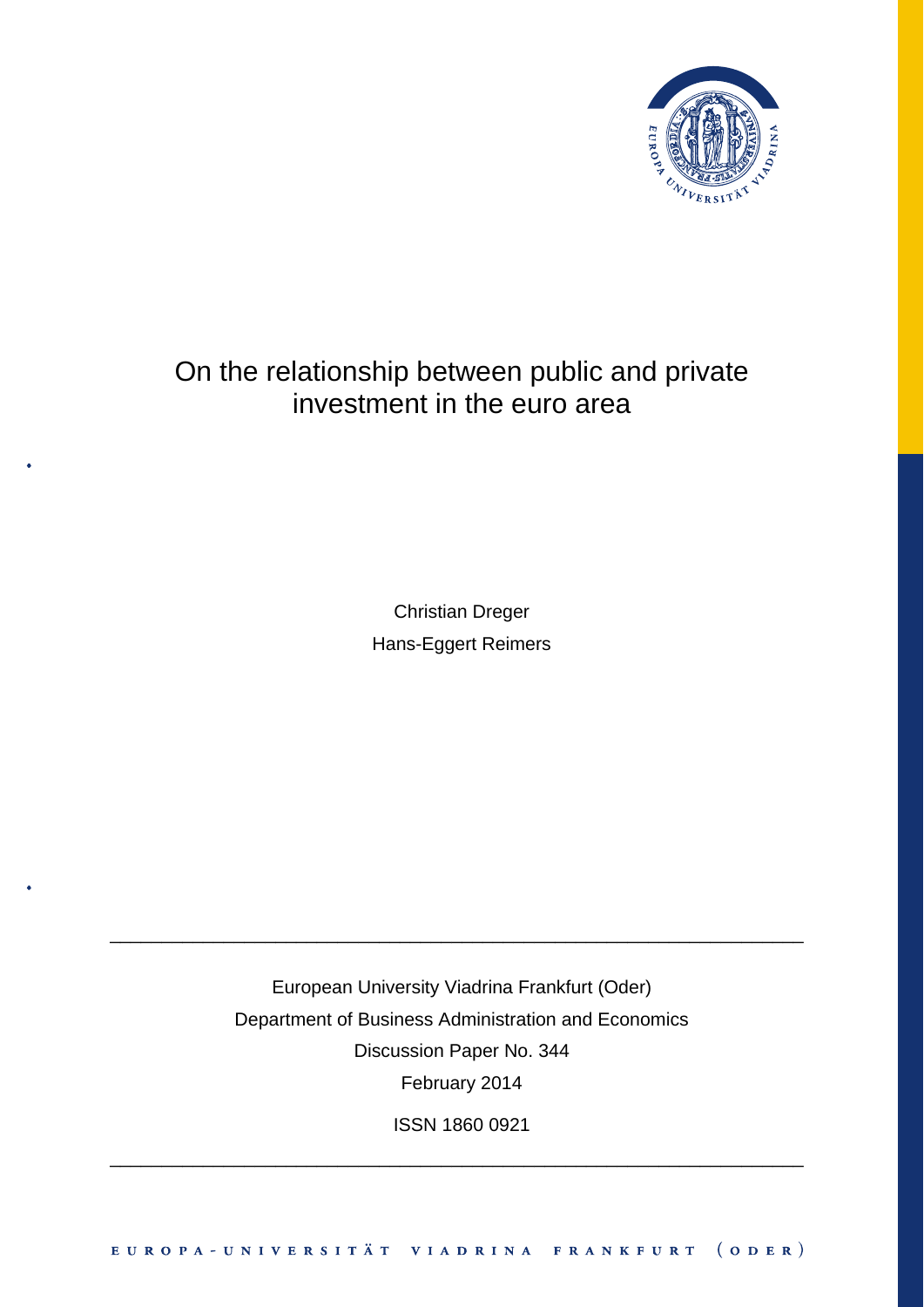# **On the relationship between public and private investment in the euro area**

Christian Dreger, Hans‐Eggert Reimers1

**Abstract.** This paper explores the long run relationship between public and private investment in the euro area in terms of capital stocks and gross investment flows. Panel techniques accounting for international spillovers are employed. While private and public capital stocks are cointegrated, the evidence is quite fragile for public and private investment flows. They enter a long run relationship only after fundamental drivers of private investment, such as demand and financing costs are included. According to the impulse response analysis, private investment reacts to shocks in public investment both in terms of stock and flow variables. In contrast, public investment is rather exogenous. Therefore, the lack of public investment might have restricted private investment and GDP growth in the euro area. The results have strong implications for the future direction of fiscal austerity programs to combat the euro area debt crisis.

JEL: C23, E22, E62

Keywords: Public and private investment, fiscal austerity, panel VAR

<sup>&</sup>lt;sup>1</sup> Dreger (corresponding author): DIW Berlin, Mohrenstr. 58, D-10117 Berlin, email: cdreger@diw.de, Phone/Fax: +49-30-89789529/102. Reimers: Hochschule Wismar, Postfach 1210, D-23952 Wismar, email: hans-eggert.reimers@hs-wismar.de, Phone/Fax: +49-3841 753601/131.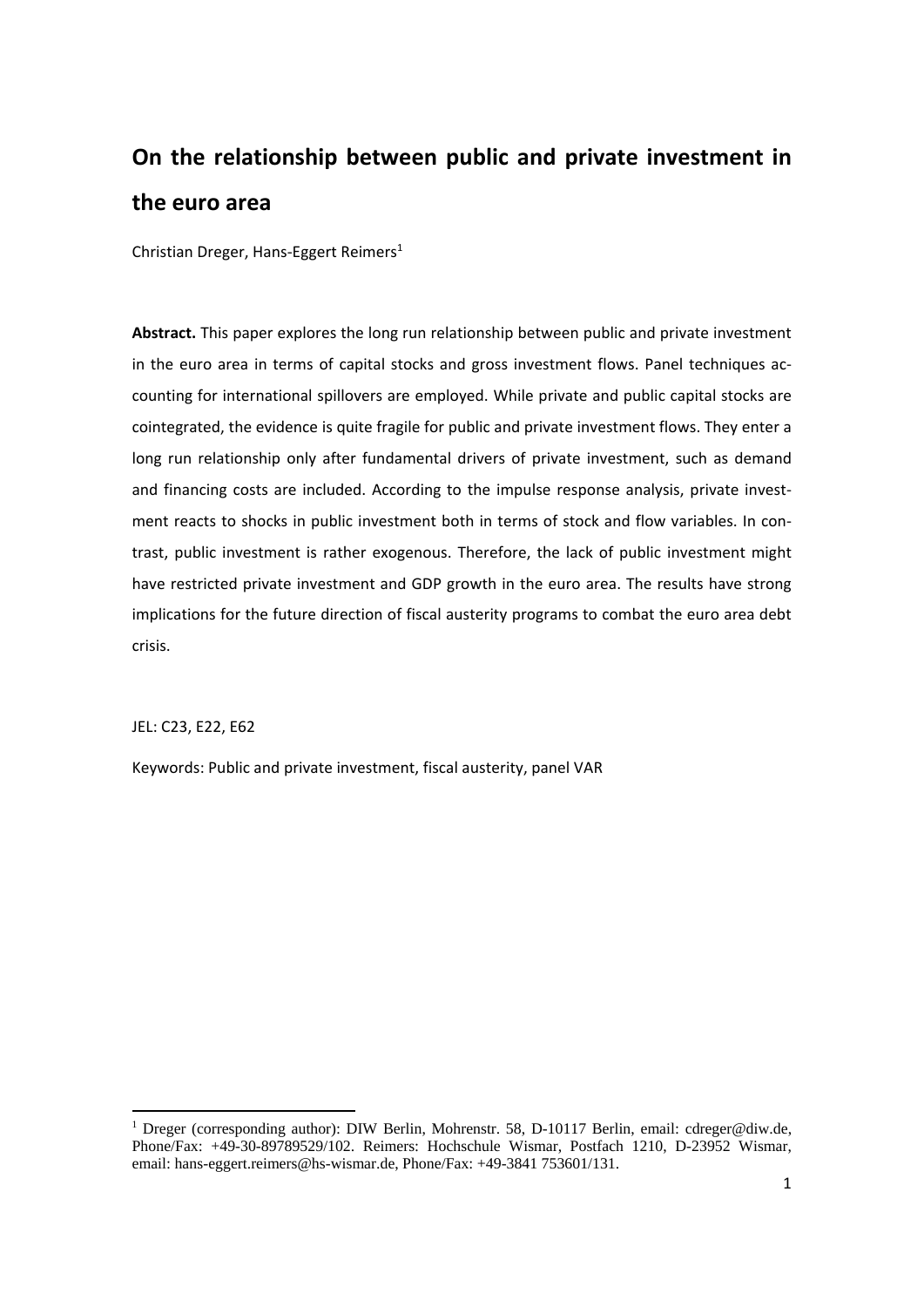#### **1 Introduction**

While fiscal austerity is beneficial for GDP growth in the long run, the impacts in the short and medium run are often negative, as witnessed by the public debt crisis in the euro area. The consolidation of public finances through a reduction of fiscal expenditures and an increase in taxes have caused deep recessions in many countries (see for example Auerbach and Go‐ rodnichenko, 2012). To foster economic growth in times of debt is a main challenge for poli‐ cymakers.

This study investigates the relation between public and private investment for the euro area. From a theoretical perspective, there is evidence for effects in both directions. On the one hand, if public and private sectors compete for the same resources, the costs for private investment can increase. Public investment needs to be financed, which may imply a higher tax burden or higher demand of governments for funds in capital markets, therefore causing in‐ terest rates to rise. Even from a Keynesian perspective, crowding-out effects of private investment are expected. They will be reinforced in times of a crisis, since higher government debt can raise country‐specific risk and interest rates. On the other hand, public investment may create more favourable conditions for private investment, for example, by providing better infrastructure. The existence of facilities can increase productivity of private investment, which might take advantage of improved business conditions. For example, government investments in energy, telecommunications or other network industries may have stimulated private in‐ vestment activities (see Dethier and Moore, 2012).

Due to the opposite effects, the net impact of public on private investment is not determined on a priori grounds. Consequently, previous studies have delivered inconclusive results with respect to crowding‐out or crowding‐in. As the net impact comprises both static and dynamic reactions, any analysis should distinguish between the short and long run of the direction. While crowding-out is mainly a short-run phenomenon related to restrictions on available resources, crowding-in is more long-lasting and traced to higher productivity of private capital. Thus, if there are crowding-in effects, they may be eventually more relevant in terms of the stock variables.

In his seminal contribution, Aschauer (1989) emphasized the possibility that public investment may induce private investment. In general higher public capital accumulation tends to raise the overall investment rate above the level chosen by rational agents implying an ex ante crowding out of private investment. However, crowding-in effects will finally dominate. An expansion of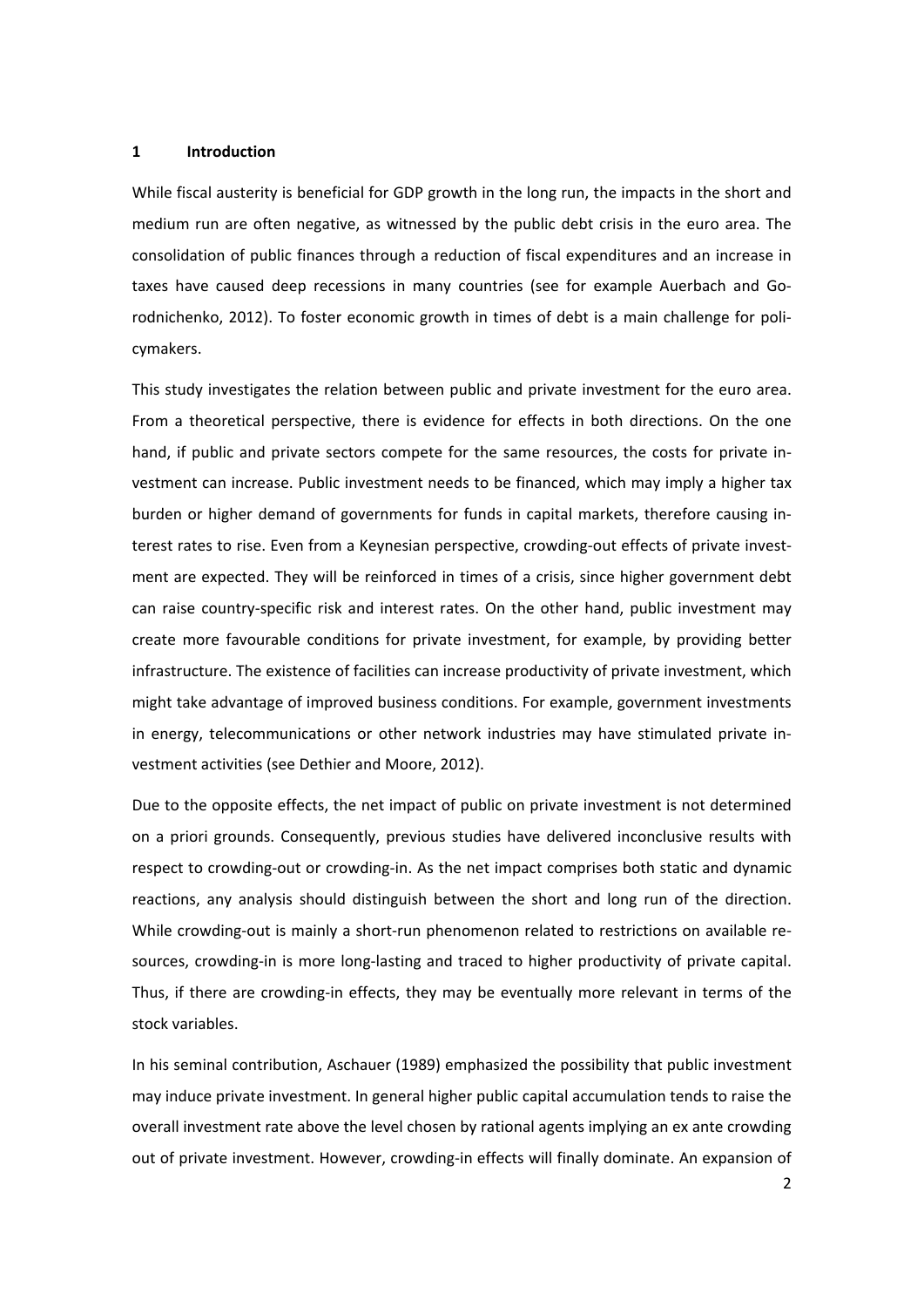public capital is expected to increase the rate of return to private capital, thereby leading to higher private capital accumulation and GDP growth. Hence, active fiscal policies could stimulate private investment through productivity gains stemming from public capital. The results suggest that private investment will raise permanently by more than one to one for every unit of non‐defense public capital. Evidence is based on a static production function specified in levels for the US. Subsequent research based on regional production functions, disaggregated public capital or industries arrived at similar conclusions, particularly for roads and highway capital. Argimón, González‐Páramo and Roldán (1997) reported significant crowding‐in effects of public on private investment for OECD countries through the positive impact of infrastruc‐ ture on productivity. In contrast, government consumption will crowd out private investment. Thus, debt reductions engineered through cuts in public investment can severely impinge on private investment and growth prospects.

The positive assessment of public investment expenditures lacks robustness, as the empirical model plays a crucial role. The integration properties of the variables can heavily influence the results, but have been largely ignored in the aforementioned studies. If production functions are estimated with differenced data or if pooled regressions are carried out with fixed effects, crowding‐in effects seem to diminish. Instead, negative marginal products of public capital can be are detected. See Perotti (2007) for a recent survey. Using country specific VARs in first differences, Afonso und Aubyn (2009) found crowding‐in effects of public investment for some countries, but crowding out effects for others. The reversed direction appears to be even more general. In fact, an acceleration of private investment raises GDP and revenues to spend for public investment. Based on a panel VAR in first differences Marattin and Salotti (2011) concluded that shocks in fiscal spending exert positive effects on private consumption and invest‐ ment in the euro area.

This paper differs from previous studies in several respects. First, we provide evidence on the long-run relationship between private and public investment by examining capital stocks as well as gross investment flows. Both alternatives are considered to assess the robustness of the results. While stocks are *I*(2), flows are *I*(1) variables. Second, the relationship is investigat‐ ed in a panel VAR framework, where the euro area member states constitute the cross section. The panel dimension avoids the shortage of degrees of freedom often embedded in a time series VAR. In addition, the model can capture international spillovers, while allowing for unobserved heterogeneity caused by different institutional settings. Finally, short and long run effects can be distinguished, as an error correction mechanism is involved. While capital stocks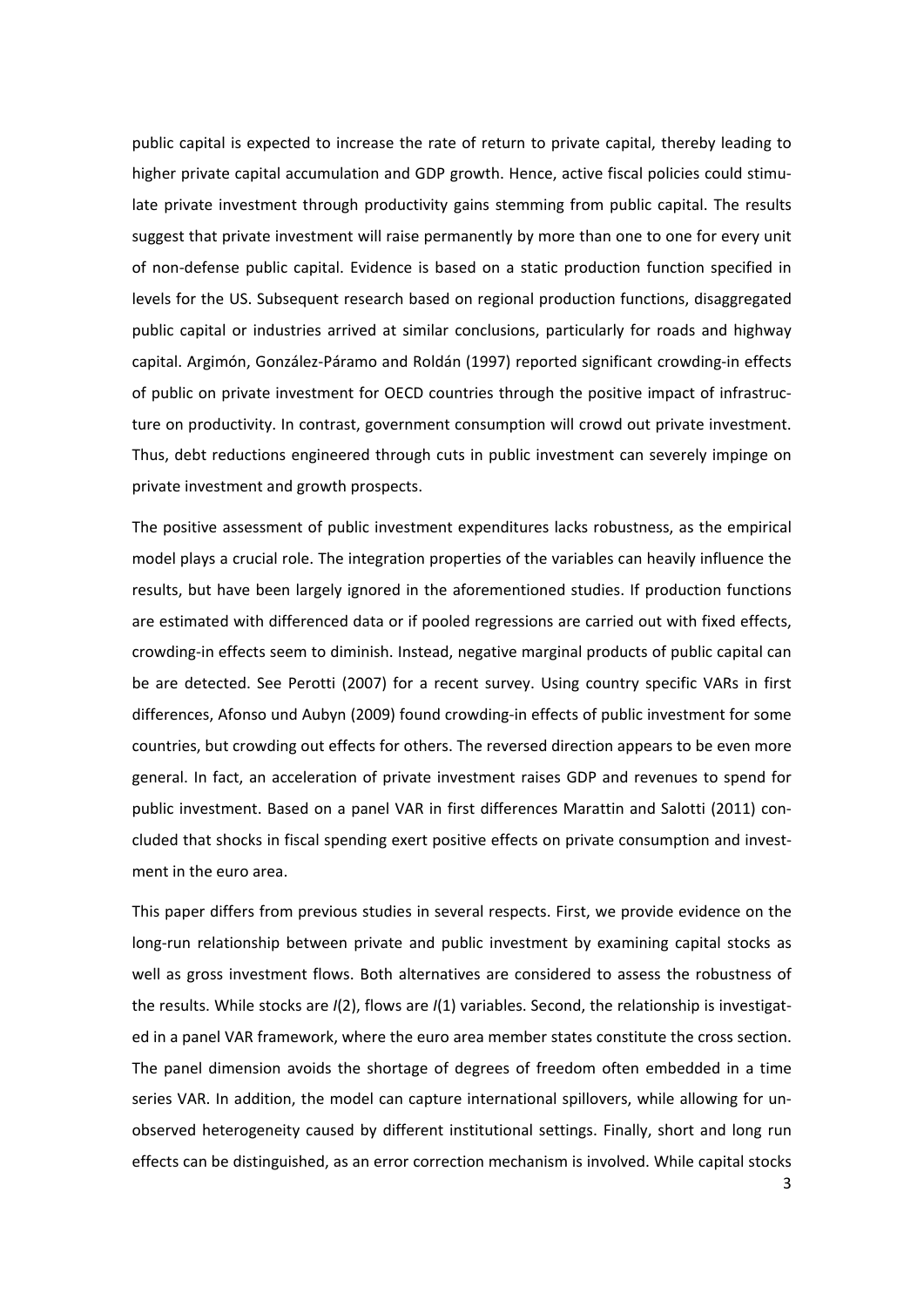are cointegrated, the evidence is quite fragile for investment flows. They enter a long run relationship only after fundamental drivers of private investment, such as demand and financing costs are included. According to the impulse response analysis, private investment reacts to shocks in public investment and to capital adjustment towards the stock equilibrium. In contrast, public investment is found to be exogeneous. Thus, the lack of public investment might have restricted private investment and GDP growth in the euro area.

The results have strong implications for the future direction of fiscal austerity programs to combat the euro area debt crisis. In fact, economic growth in the euro area could benefit from further fiscal reforms. For example, the exclusion of national co-funding of EU-supported investments from the fiscal indicators considered in the Stability and Growth Pact could be a sensible strategy (Barbiero and Darvas, 2014). The recently introduced European Semester designed to better monitor fiscal planning at the individual country level should encourage higher investment activities by member states, in particular of those with healthy public finances and low public investment rates.

The rest of the paper is structured as follows. The next section (Section 2) motivates a long-run equilibrium between private and public investment. Afterwards, Section 3 discusses the econometric methodology. Section 4 holds the empirical results. Finally, Section 5 concludes with some policy recommendations.

## **2 Long run equilibrium between private and public capital**

To address the possible crowding‐in effect it is necessary to examine the relationship between private and public capital. Assuming that the Cobb Douglas production function with constant returns to scale, output *Y* is related to technical progress *A*, labour *L*, private capital *K* and pub‐ lic capital *G*, i.e.

$$
(1) \t Y_t = A_t L_t^{\alpha} K_t^{\beta} G_t^{\gamma}
$$

The parameters *α*, *β* and *γ* denote production elasticities. While the marginal product of pri‐ vate capital is *βY*/*K*, the marginal product of public capital is *γY*/*G*. In equilibrium, the marginal products should be equal to the respective real interest rates

$$
(2) \qquad \beta Y_t/K_t = rp_t \quad , \quad \gamma Y_t/G_t = rg_t
$$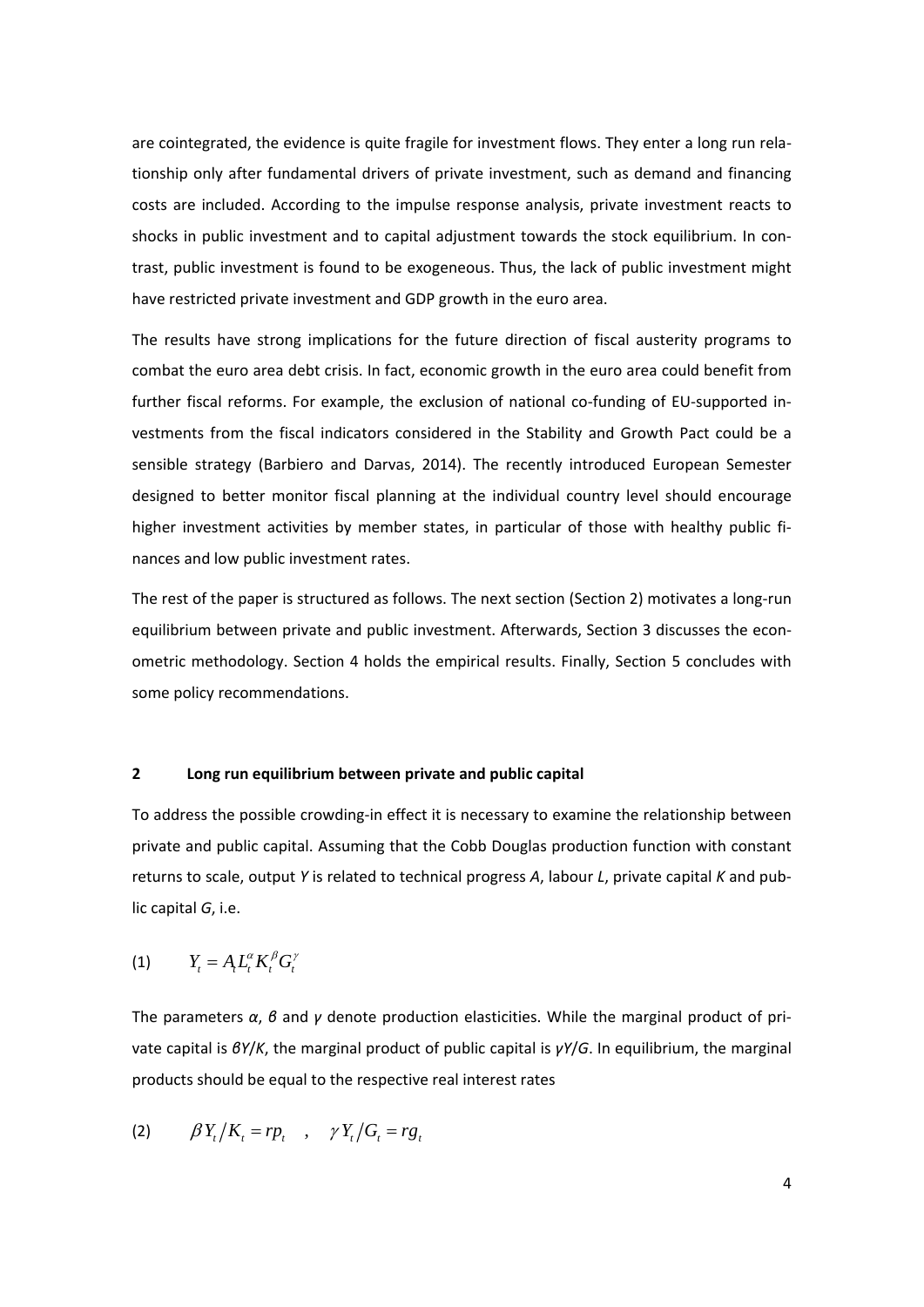in the private (*rp*) and public sector (*rg*). As the interest rates are subject to arbitrage, they will eventually move in parallel, despite possible differences related to risk premia (Hatano, 2010). If the interest rates maintain a constant ratio, *rp*=*λrg*, one can obtain

$$
(3) \qquad K_t = \frac{\beta}{\lambda \gamma} G_t
$$

implying that the capital stocks are cointegrated. If the marginal products are equalized, the cointegration parameter will simply reflect the ratio of the production elasticities. Equation (3) will be tested in terms for the capital stocks. If the stocks are cointegrated, they should expand at the same rate, implying that public and private investment are cointegrated as well. Therefore, we will also investigate the existence of a long run equilibrium between public and pri‐ vate investment flows<sup>2</sup>. Note that any direction of causality is not assumed in the argument. However, if public investment is exogenous, private investment will react to deviations from the long run, implying that deviations from the cointegrating relationship can be seen as a driver for private investment.

#### **3 Econometric approach**

### *Panel VAR models*

Panel VARs are designed to capture both static and dynamic interdependencies across coun‐ tries or regions using some set of restrictions, treat the linkages across units, and can account for cross sectional heterogeneities (Canova and Cicarelli, 2013). They extend the standard VAR framework to panel data by adding a cross section dimension. The reduced form of the model can be stated as

(4) 
$$
y_{it} = v_{0i} + A_i(L)Y_{t-1} + u_{it}
$$
,  $i = 1,..., N$ ,  $t = 1,..., T$ 

$$
Y_t = (y_{1t}^{\prime}, y_{2t}^{\prime}, \ldots, y_{Nt}^{\prime})^{\prime}.
$$

 $<sup>2</sup>$  Equation (3) implies cointegration between net investment flows, i.e. gross investment less depreciation.</sup> To be consistent with other studies, this property is explored by employing gross investment flows. The difference is not crucial for the analysis. From an empirical perspective, capital stocks are *I*(2) variables. As net investment flows are cumulated to obtain the stocks, they match the integration properties of gross investment flows, which are *I*(1).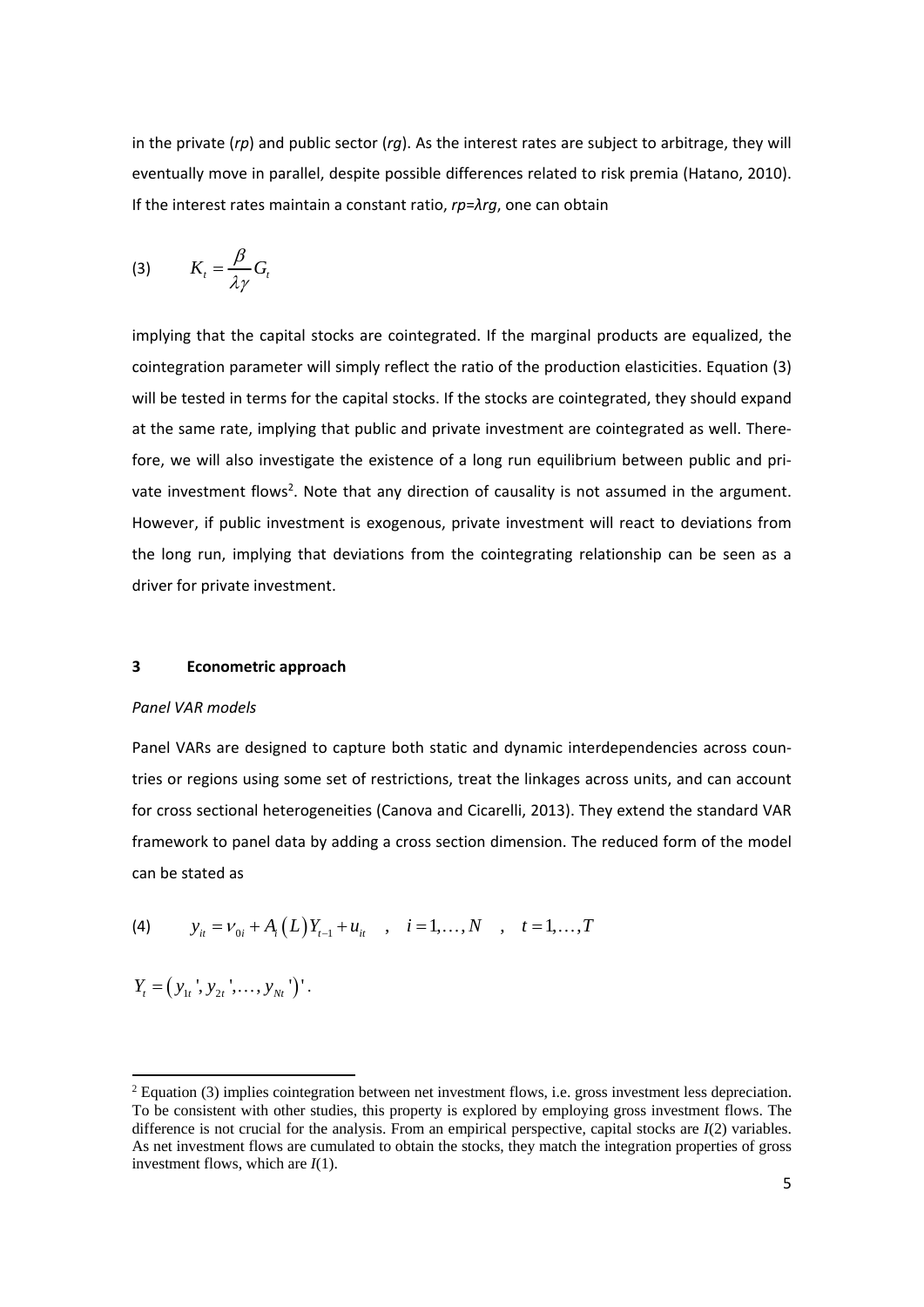The *m* endogenous variables constitute the vector *y*; *Y* is the stacked version of *y* comprising the variables for all countries, *ν*<sup>0</sup> is a vector of intercepts that could also depend on time, *A*i(*L*) is a polynomial in the lag operator *L* for the coefficients of the lagged regressors and *u* is a vec‐ tor of random disturbances. The indices *i* and *t* refer to the country and time period, respec‐ tively. Lags of all variables of all units are allowed to enter the equations for each unit, thereby including dynamic interdependencies. Static interdependencies could arise, as the errors are correlated across the units. Cross sectional heterogeneity is embedded, since all parameters might be unit specific.

The panel VAR in its unrestricted form cannot be estimated due to the lack of degrees of free‐ dom. However, the panel structure suggests possible restrictions (Lütkepohl, 2014). In fact, if dynamic interdependencies between panel members can be neglected and if the coefficients are approximately the same for all countries except of the intercepts, the panel VAR might be rewritten as

(5) 
$$
y_{it} = v_{0i} + A(L)y_{it-1} + u_{it}
$$
,  $i = 1,..., N$ ,  $t = 1,..., T$ .

In the restricted version, interdependencies can still occur through the correlation of residuals across units. While the advantage of the panel setup is an increase in the number of observations implying more efficient estimates especially in case of low frequency data, the disad‐ vantage is the need to impose homogeneity restrictions. Therefore, the selection of the ap‐ propriate model depends on the question under study. In fact, potential heterogeneities might be limited in this study, as the euro area countries share many similarities and are part of an integrated economic area. Expansionary fiscal policies do not lead to strong cross country spillovers, as shown by the recent financial crisis. As a response to the economic downturn, fiscal stimulus packages were launched, but in a rather uncoordinated way across member states. At the same time, persistent unobserved heterogeneities can be preserved due to the presence of unit specific intercepts, i.e. fixed effects. Hence, the restricted model (5) can serve as a point of departure.

The standard approach to estimate the parameters of the model is pooled regression com‐ bined with fixed effects. Since the fixed effects are correlated with the regressors because of the lags of the variables, the mean-differencing procedure often used to eliminate the intercepts will inevitably lead to biased estimates (Arellano and Bond, 1991). To overcome this problem, forward‐mean differencing via the Helmert transformation is involved, see Arellano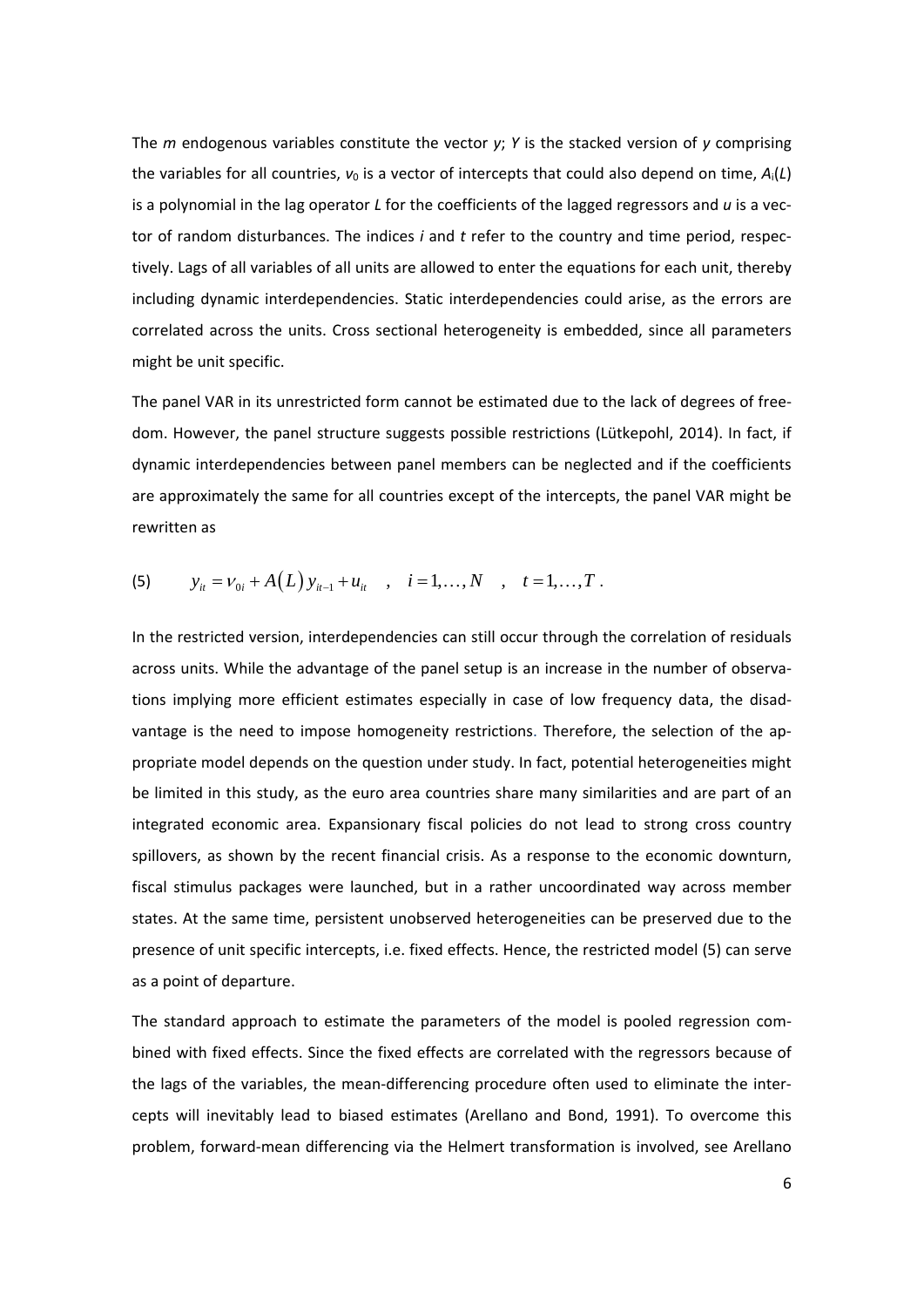and Bover (1995). This procedure preserves the orthogonality between the transformed varia‐ bles and lagged regressors. The latter are taken as instruments to estimate the coefficients by the system GMM, as proposed by Holtz-Eakin, Newey and Rosen (1988) and Love and Zicchino (2006). Once the parameters have been estimated, the reactions of one variable to the innova‐ tions of another variable can be revealed from impulse response analysis and variance decom‐ position. While impulse response functions describe the reactions of a variable over time to a shock in other variables of the system, variance decompositions measure the contributions of each shock to the forecast error variance of each variable for a particular forecasting horizon. For an appropriate interpretation, the shocks need to be identified, i.e. an orthogonal transformation of errors is involved. This is achieved by the lower triangular Cholesky decomposition. It implies a causal ordering of the series, depending on their contemporaneous impact on other variables. Since dynamic interdependencies across units are excluded in the restricted model, the ordering of countries does not affect the results.

#### *Panel integration and cointegration*

The panel VAR can be specified in terms of the level variables, irrespectively whether they are stationary or not. If they include stochastic trends, cointegration relationships are implicitly embedded, as in the time series case (Sims, Stock and Watson, 1990). In this application, the long run is explicitly extracted to improve the economic interpretation of the results. In order to check the unit root properties of the variables, panel integration tests allowing for cross section spillovers are applied. According to the Pesaran (2007) CADF routine, the standard ADF equation

(6) 
$$
\Delta y_{it} = \alpha_i + \delta_i y_{it-1} + \lambda_i \overline{y}_{t-1} + \theta_i \Delta \overline{y}_{t-1} + u_{it} , \quad \overline{y}_t = N^{-1} \sum_{i=1}^N y_{it}
$$

is extended with cross section averages of lagged levels and first differences of the series of interest. The regression is carried out for each panel member and can be extended by lagged values of the endogenous variable to account for autocorrelation in the residuals. Testing for the null of a unit root is based on the *t*‐ratio of the first order autoregressive parameter (*δ*). To construct the panel statistic, the *t*‐values are pooled across individuals. A standardized version is asymptotically distributed as standard normal under the joint null hypothesis of nonstation‐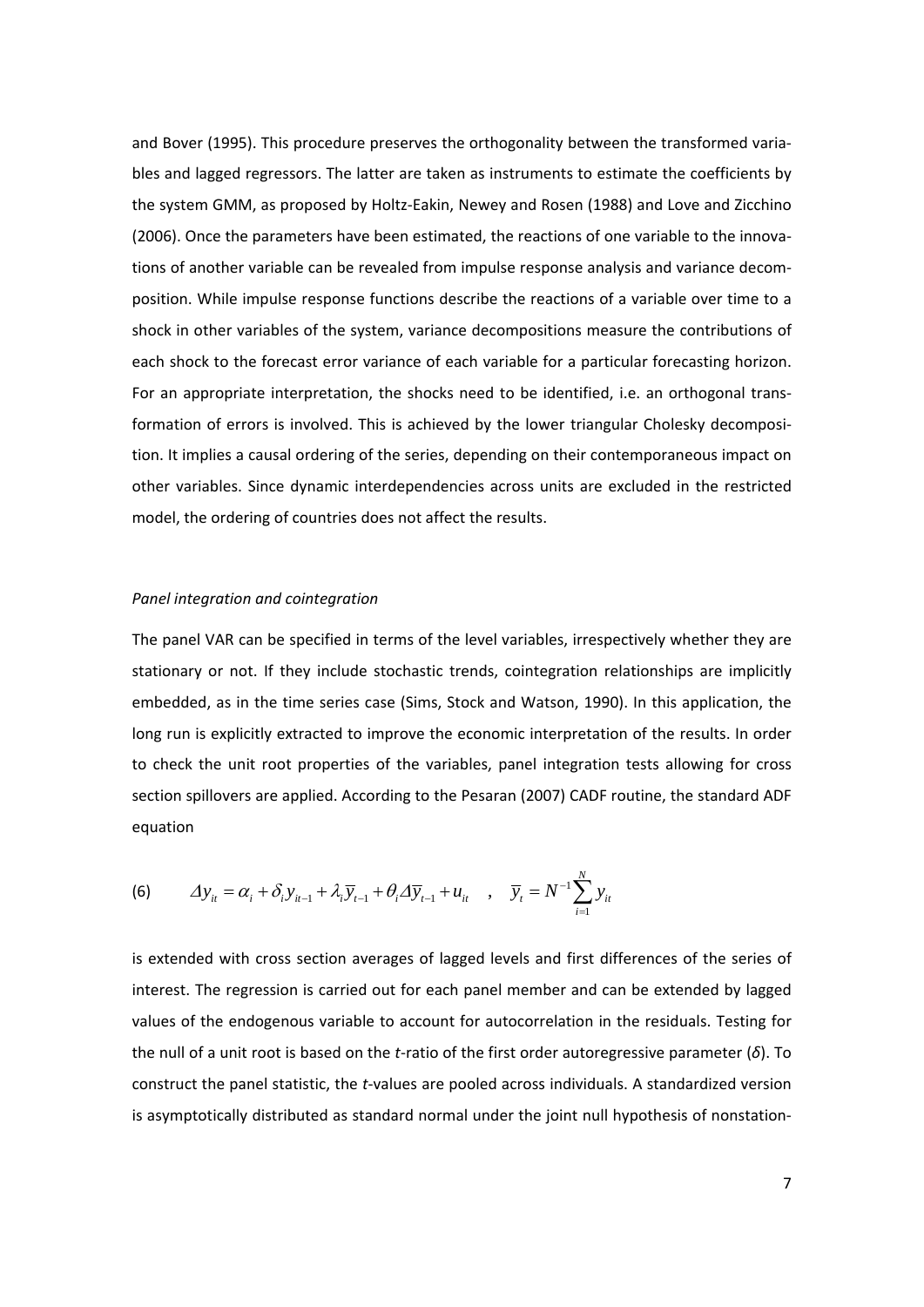arity for all individuals. If the null is rejected, the series is stationary at least for one panel member.

The cointegration properties are investigated by the panel and group mean statistics suggested by Westerlund (2007). They do not rely on a potential inappropriate common factor re‐ striction such as the tests based on the residuals obtained from static relationships; see Kremers, Ericsson and Dolado (1992). The null hypothesis of no cointegration between *y* and *x* is evaluated by testing whether the feedback parameter (*γ*) in a conditional panel error‐ correction model

(7) 
$$
\Delta y_{it} = \alpha_i + \gamma_i y_{it-1} + \lambda x_{it-1} + \sum_{j=1}^p \theta_i \Delta y_{it-j} + \sum_{j=-q}^p \beta_i \Delta x_{it-j} + u_{it}
$$

is equal to zero. The error‐correction models are estimated separately for the panel members and the statistics are pooled along different principles. If the null is rejected, cointegration is assumed to hold for all units in case of the panel statistics, and at least for one individual in the group statistics. All tests are asymptotically distributed as standard normal and can account for individual short-run dynamics, trends and slopes. Leads and lags of differenced variables can be included due to information criteria. Since the cross sections are not independent, critical values are obtained by bootstrap methods.

Note that panel cointegration tests do not reveal the long run parameters. Their aim is to iden‐ tify reliable empirical models of integrated variables to avoid spurious regressions. Therefore, after testing for cointegration, the long run is estimated via pooled regression with fixed ef‐ fects and contemporaneous correlation in the residuals. This approach is valid, if cointegration has been confirmed in advance, i.e. if spurious regressions can be excluded. While the inter‐ cept, short run coefficients and error variances can differ across the panel members, the long run coefficients are restricted to be identical over the cross section.

## **4 Data issues and empirical results**

Evidence on the link between public and private investment is based on annual data for the 1991-2012 period. The panel is based on 12 euro area member states, comprising Germany, France, Italy, Spain, Portugal, Greece, Ireland, Austria, Finland, Netherlands, Belgium and Lux‐ embourg. Countries that joined the monetary union in recent years are excluded due to the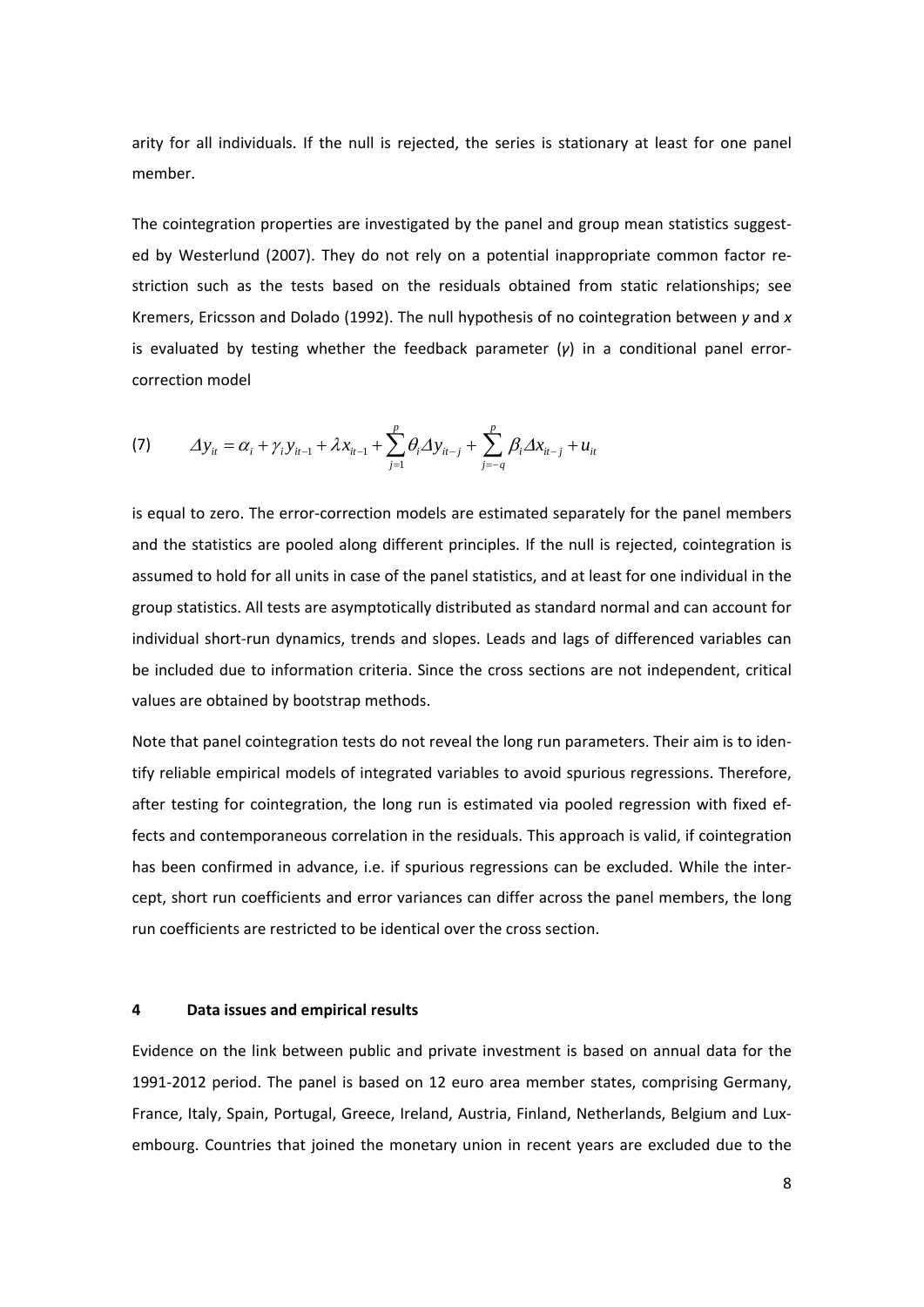lack of data. All series are taken from the AMECO database which is provided by the European Commission.

While net investment flows are available at the sectoral level, capital stock data refer to the entire economy. To construct public and private capital stocks, net investment flows are cumulated. Starting values result from a decomposition of total stock in an initial period (1990). In fact, the share of public capital is assumed to be equal to the ratio of cumulated net public to cumulated net overall investment, where the 1980s are taken as the reference period. To re‐ veal insights on cointegration between flows, gross capital formation in the public and private sector are selected. All variables are divided by the appropriate deflator (2005=100) to obtain series in real terms.

Fundamental determinants of investment are considered to assess the robustness of the re‐ sults. Real GDP and real interest rates are included as a proxy for overall demand and financing costs to invest, respectively. To obtain real GDP, the nominal series is deflated by the GDP de‐ flator (2005=100). Real interest rates are defined in an ex post manner as the difference between the long term nominal interest rate and inflation, i.e. the annual change in the GDP deflator. Furthermore, Brautzsch and Dreger (1999) noted that the government debt ratio can potentially explain private investment. An increase in the debt ratio worsens the financial con‐ ditions via higher real interest rates. It can also restrict future demand, as investors might fear stronger efforts towards fiscal consolidation in later periods. Mehrotra and Välilä (2005) found a negative effect on public investment of high public debt in a panel cointegration model for EU member states. In line with the Maastricht criterion, the debt ratio is defined as the ratio between gross government debt and GDP. All variables are measured in logs, except of real interest rates.

## *‐Table 1 about here‐*

The first step refers to the unit root properties of the variables involved. According to the re‐ sults in the upper part of Table 1, capital stocks include two unit roots. This is in contrast to results of Calderón, Moral‐Benito and Servén (2014), who present evidence that the capital stock is  $I(1)$  in panel of 88 countries including rich and developing countries. The other variables are nonstationary in their levels and stationary in the first differences. As real interest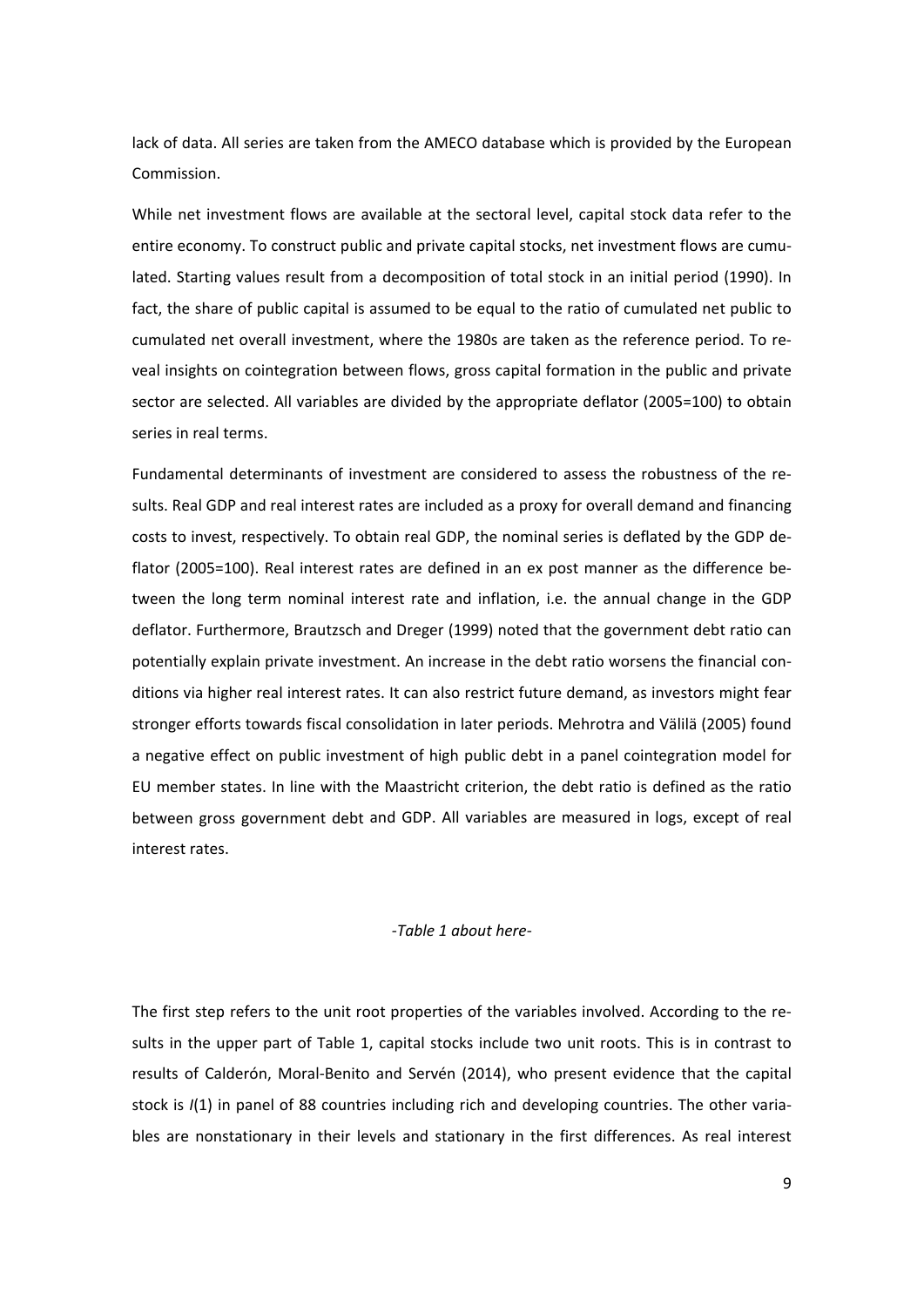rates and government debt ratios cannot move without bounds, the outcome may be doubted for these variables from a theoretical view. However, they appear to be integrated in a statistical sense and should be treated as such in the empirical analysis. The lower part of Table 1 holds the cointegration results. The long run property is tested for different subsets of variables to obtain reliable evidence. Gross public and private investment flows are not cointegrated in the euro area. However, they can enter an extended long run relation, if fundamental drivers of investment are taken into account. However, the latter determinants, like overall demand in the economy, real interest rates or public debt ratios appear to be far more im‐ portant. The evidence in favor of cointegration is stronger in a model comprising real interest rates instead of public debt ratios. To summarize, the link between public and private investment is not well supported in the flow model. In contrast to the evidence based on flows, the capital stocks appear to be cointegrated. Therefore, there is a long run link between public and private investment, but it should be expressed in terms of stocks. Note that the deviations from the stock equilibrium do not need to be stationary. In principle, they can be also *I*(1), due to their *I*(2) ingredients.

If cointegration is detected between certain sets of variables, the long run parameters can be estimated by pooled regression techniques. As it is shown in Table 2, the coefficients of the relationships are well signed. Higher demand and lower financing costs will stimulate private investment. Furthermore, a one percent increase in public investment will trigger a 0.2 percent increase of private investment flows on average in the long run. An expansion of the public capital stock by one percent will lead to a less than proportional rise in private capital. Accord‐ ing to equation (3), the elasticity of 0.8 implies that the production elasticity of private capital is slightly less than the product of the production elasticity of public capital times a risk premium for government bonds.

#### *‐Table 2 about here‐*

Insights into the direction of the causality are obtained from a restricted panel VAR, see equa‐ tion (5). As it is specified in terms of the level variables, the cointegrating relationships are implicitly embedded. The identification scheme is based on a lower triangular Cholesky de‐ composition with the ordering of variables according to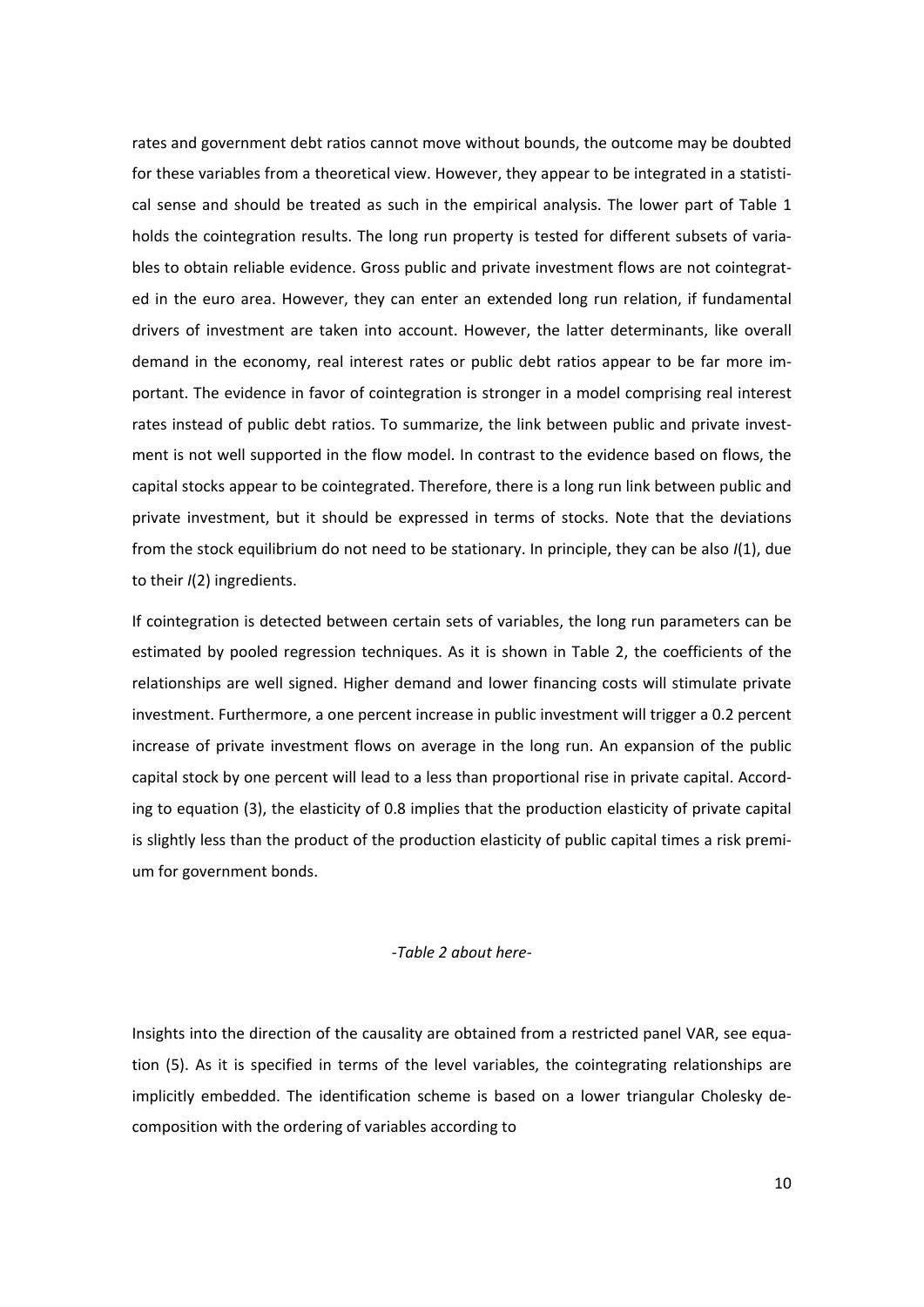*Flow model: (PUB, R, Y, PRI)*

*Stock model: (CS\_PUB, CS\_PRI).*

A variable coming earlier in the ordering affects the next ones both contemporaneously and with a lag, while a variable coming later has only lagged effects on the preceding ones. In the flow model, gross public investment (*PUB*) is the most exogenous variable, since it is a policy instrument and can be decided independently. However, it will affect real interest rates (*R*), in particular if the expenditures are financed by new debt. Both public investment and interest rates affect overall demand (*Y*). Depending on these conditions, the agents decide on the level of private investment (*PRI*). In the stock model, public capital comes first, as it an increase the productivity of private investment. As the identifying assumptions might be critical, especially with respect to the annual data frequency, different identification schemes have been also chosen, but did not affect the results in a substantial way. The results are exhibited for short and medium horizons in Table 3.<sup>3</sup>

The flow specification does not indicate a huge role of public investment. In fact, the responses of private investment to shocks in public investment are insignificant. As a consequence, unex‐ pected variations in public investment account only for 3 percent in the forecast error variance in gross private investment flows. The insignificant responses may be result from the heterogeneity of the countries documented by Afonso and Aubyn (2009), who find crowding out ef‐ fects in Belgium, Ireland, the United Kingdom and the Netherlands and crowding in effects in Austria, Germany, Denmark, Finland, Greece, Spain and Sweden. The reversed relationship appears to be more important. Shocks in private investment trigger significant responses in public investment and are able to explain about 30 percent of the respective forecast error variance. Moreover, the own responses of the investment variables dominate the impulse response results and variance decomposition due to the high fluctuations of these series. Therefore, the positive effects of public investment in infrastructure may be only realized with considerable lags.

In contrast to the flow model, the role of public investment is more important if the stocks are considered. The adjustment of private capital to shocks in public capital appears to be signifi‐

<sup>&</sup>lt;sup>3</sup> It is worth mentioning that 5 years imply 20 quarters, a value which is used for example by Afonso and Aubyn (2009). The panel VAR model has been estimated using the Stata program provided by Love and Zicchino (2006).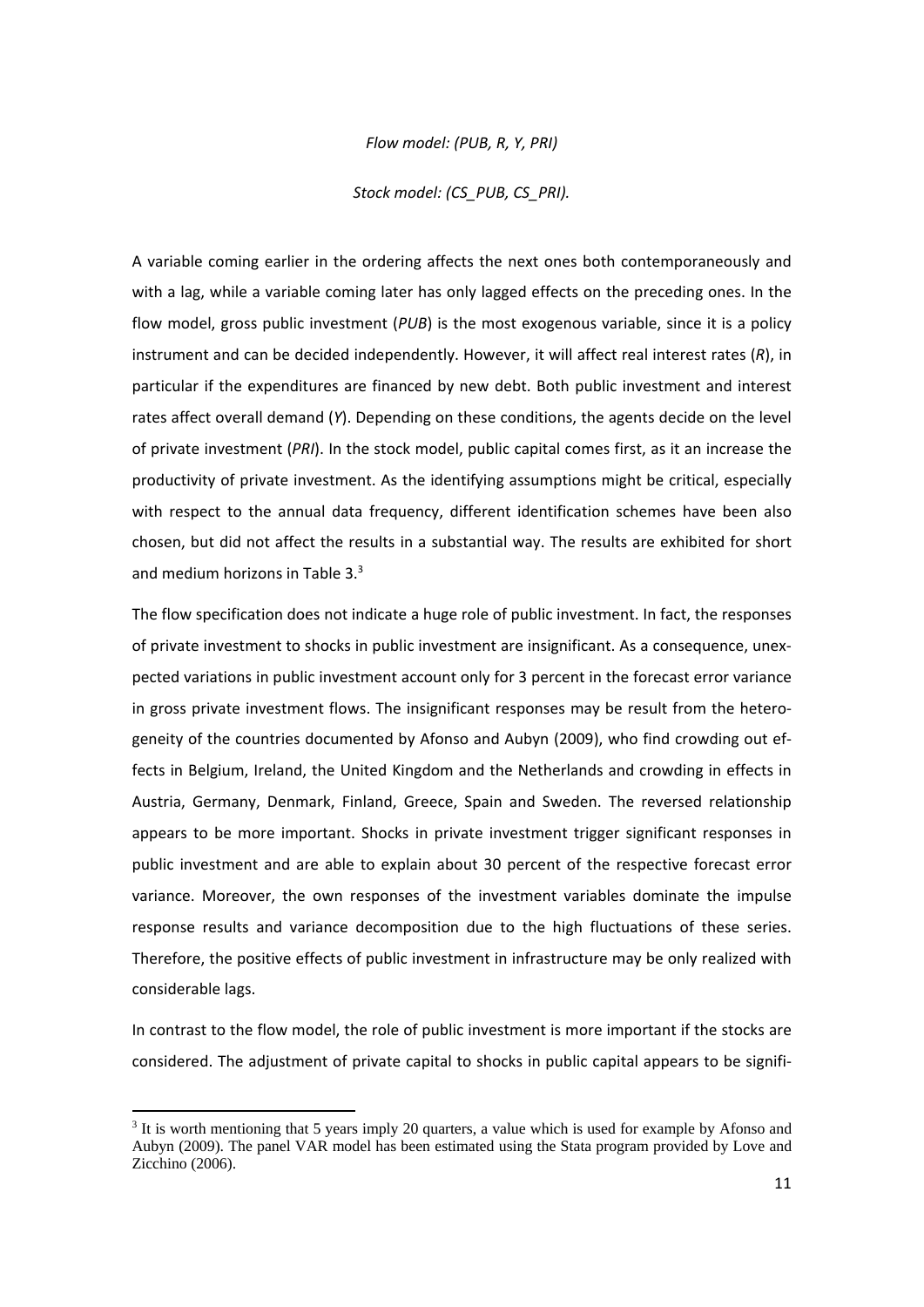cant and the latter are able to account for 50 percent of the variance of the former. The impulse responses also reveal a minor impact running in the opposite direction. As public capital will decline after a positive shock in private capital, it may be traced to some anticyclical behavior of the government. Overall, the stock model reveals a crucial role of public capital for private investment behavior that would be largely underestimated if the analysis is focused on flows.

*‐Table 3 about here‐* 

#### **5 Conclusions**

This paper explores the long run relationship between public and private investment in the euro area in terms of capital stocks and gross investment flows. Panel techniques accounting for international spillovers are employed. While private and public capital stocks are cointegrated, the evidence is quite fragile for public and private investment flows. They enter a long run relationship only after fundamental drivers of private investment, such as demand and financing costs are included. According to the impulse response analysis, private investment reacts to shocks in public investment both in terms of flow but more pronounced of stock vari‐ ables. In contrast, public investment appears to be exogenous, which stresses the public in‐ vestment variable as a policy variable.

Thus, the lack of public capital as a result of weak public investment might have restricted pri‐ vate investment and GDP growth in the euro area. The results have strong implications for the future direction of fiscal austerity programs to combat the euro area debt crisis. In particular, economic growth in the euro area could benefit from further fiscal reforms. A modified framework should encourage higher investment by the member states, in particular of those with healthy public finances and low public investment rates. This would be part of an integrated approach to overcome the crisis and to achieve a path of stronger GDP growth in the future.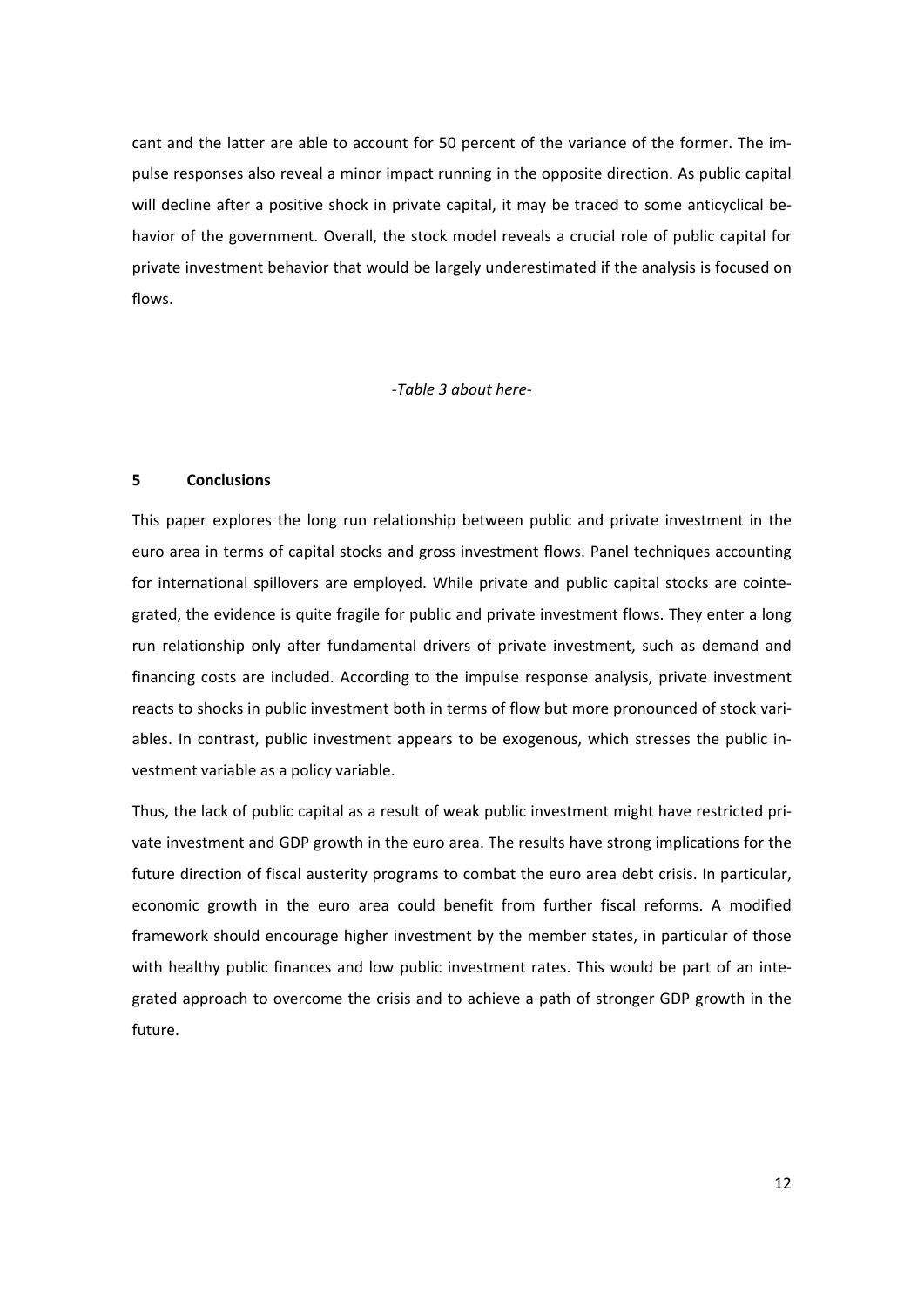#### **References**

Afonso A, Aubyn M (2009): Macroeconomic rates of return of public and private investment: Crowding‐in and crowding‐out effects, Manchester School 77, 21‐39.

Argimón I, González‐Páramo JM, Roldán JM (1997): Evidence of public spending crowding‐out from a panel of OECD Countries, Applied Economics 29, 1001‐1010.

Arellano M, Bond S (1991): Some tests of specification for panel data: Monte Carlo evidence and an application to employment equations, Review of Economic Studies 58, 277‐297.

Arellano M, Bover O (1995): Another look at the instrumental variable estimation of error component models, Journal of Econometrics 68, 29‐51.

Auerbach A, Gorodnichenko Y (2012): Measuring the output responses to fiscal policy, Ameri‐ can Economic Journal: Economic Policy 4, 1‐27.

Aschauer DA (1989): Does public capital crowd out private capital? Journal of Monetary Eco‐ nomics 24, 171‐188.

Barbiero F, Darvas Z (2014): In sickness and health: Protecting and supporting public investment in Europe, Bruegel Policy Contribution 2014/02.

Calderón C, Moral‐Benito E, Servén L (2014): Is infrastructure capital productive? A dynamic heterogeneous approach, Journal of Applied Econometrics, DOI: 10.1002/jae.2373.

Dethier JJ, Moore A (2012): Infrastructure in developing countries: An overview of some economic issues, ZEF‐Discussion Papers on Development Policy 165, University of Bonn.

Dreger C, Brautzsch H‐U (1999): Die Entwicklung der Unternehmensinvestitionen in Deutsch‐ land (Firm investment behaviour in the German economy), Journal of Economics and Statistics 219, 284‐297.

Canova F, Ciccarelli M (2013): Panel vector autoregressive models: A survey, ECB Working Pa‐ per 1507.

Hatano T (2010): Crowding-in effect of public investment on private investment, Japan Public Policy Review 6, 105‐119.

Holtz-Eakin D, Newey W, Rosen HS (1988): Estimating vector autoregressions with panel data, Econometrica 56, 1371‐1395.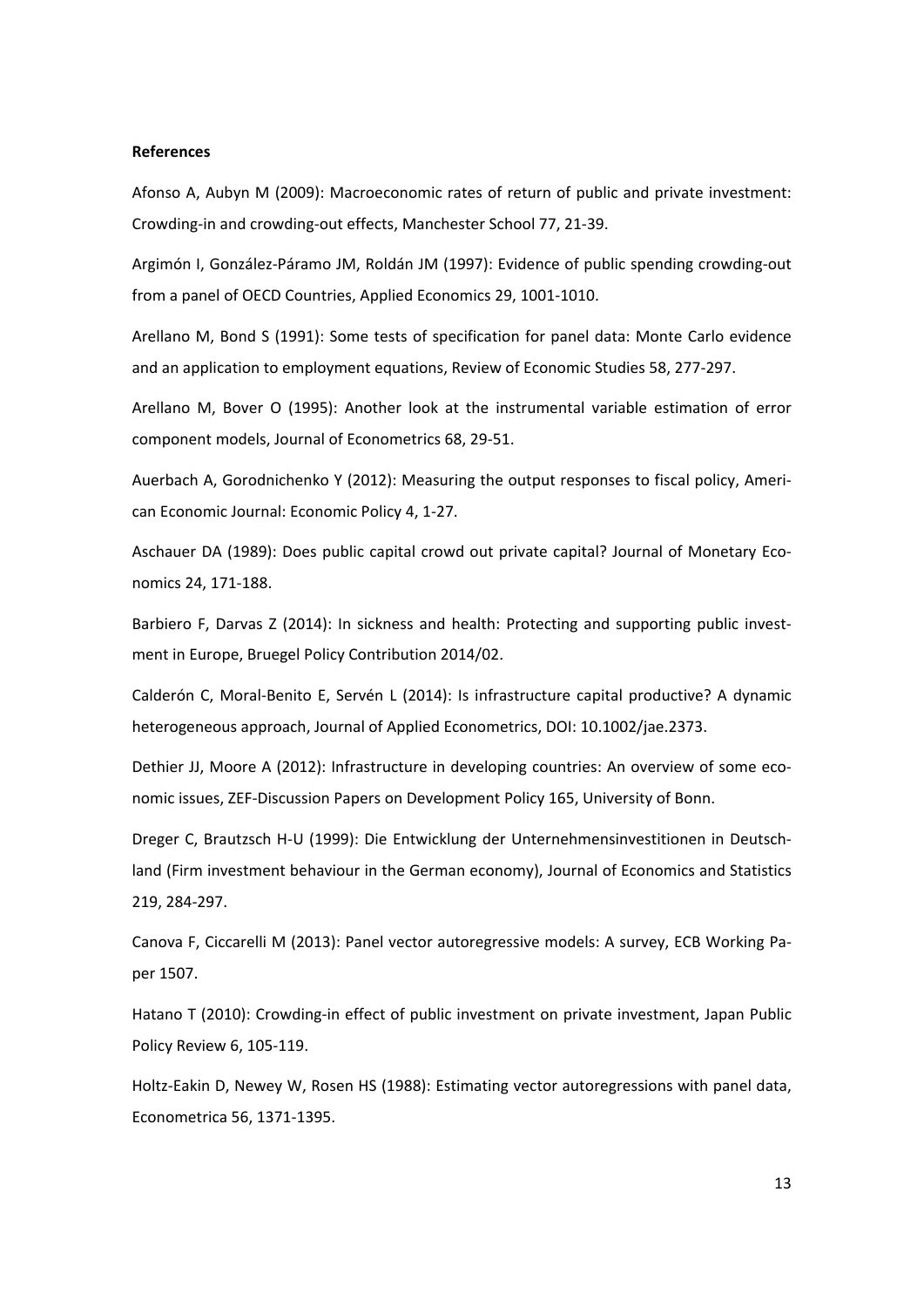Kremers JM, Ericsson NR, Dolado JJ (1992): The power of cointegration tests, Oxford Bulletin of Economics and Statistics 54, 325‐48.

Love I, Zicchino L (2006): Financial development and dynamic Investment behavior: Evidence from panel VAR, Quarterly Review of Economics and Finance 46, 190‐210.

Lütkepohl H (2014): Structural vector autoregressive analysis in a data rich environment, DIW Discussion Paper 1351.

Marattin L, Sallotti S (2011): On the usefulness of government spending in the euro area, Journal of Socio‐Economics 40, 780‐795.

Mehrotra A, Välilä T (2005): Evolution and determinants of public investment in Europe, Economic and Financial Reports 2005/1, European Investment Bank.

Perotti R (2007): In search of the transmission mechanism of fiscal policy, NBER Working Paper 13143.

Persyn D, Westerlund J (2008): Error correction based cointegration tests for panel data, Stata Journal 8, 232–241.

Pesaran MH (2007): A simple panel unit root test in the presence of cross section de‐ pendence, Journal of Applied Econometrics 22, 265–312.

Sims CA, Stock, JH, Watson MW (1990): Inference in linear time series models with some unit roots, Econometrica 58, 113‐144.

Westerlund J (2007): Testing for error correction in panel data, Oxford Bulletin of Economics and Statistics 69, 709–748.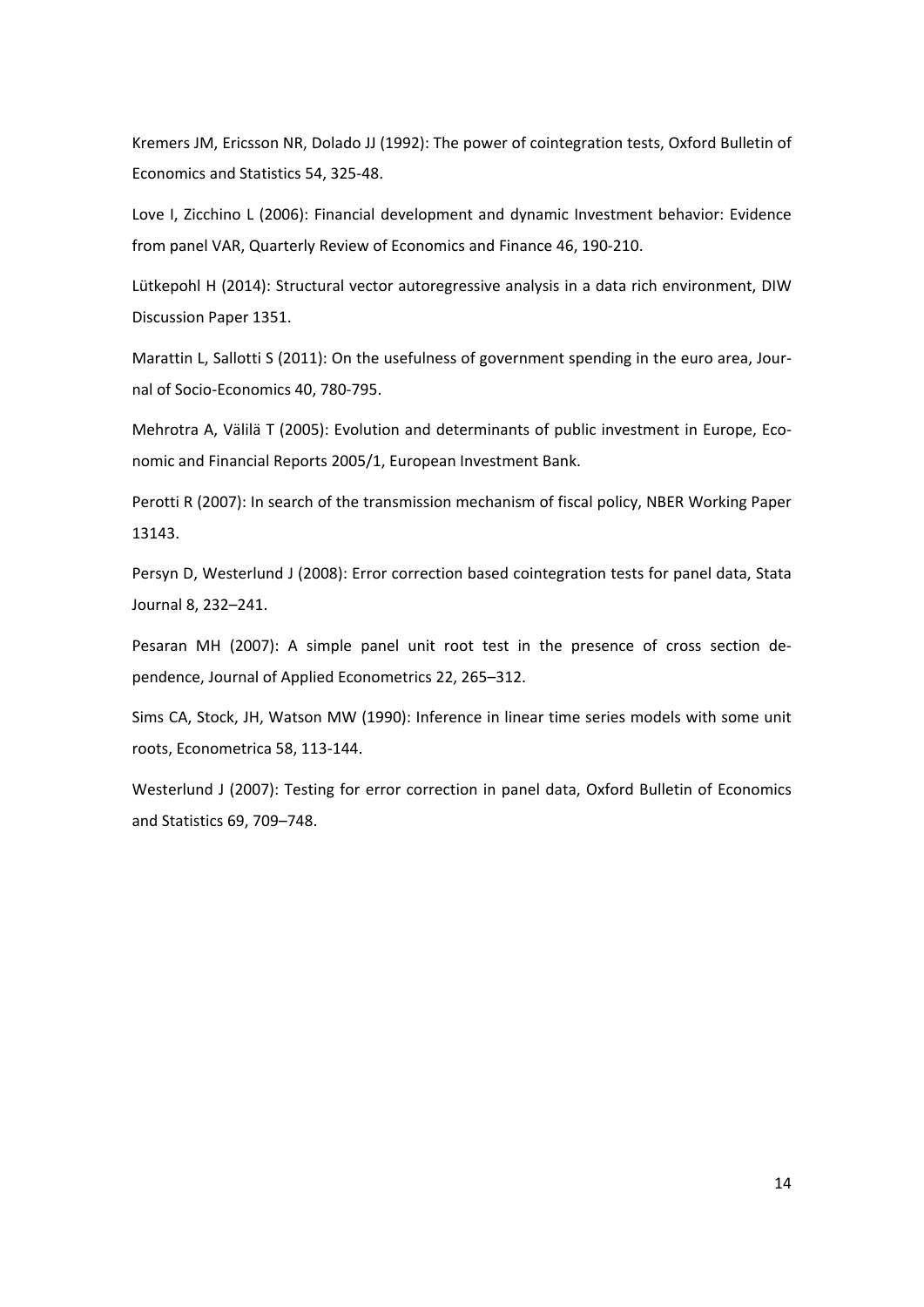Table 1: Integration and cointegration properties of the variables involved

|                  | Levels              | First differences   | Decision |
|------------------|---------------------|---------------------|----------|
| CS PRI           | 0.649<br>(0.742)    | 0.599<br>(0.725)    | I(2)     |
| CS_PUB           | 0.440<br>(0.670)    | $-1.214$<br>(0.112) | I(2)     |
| PRI              | 0.341<br>(0.633)    | $-2.859$<br>(0.002) | I(1)     |
| PUB              | $-0.245$<br>(0.403) | $-3.561$<br>(0.000) | I(1)     |
| Υ                | 0.205<br>(0.581)    | $-2.264$<br>(0.012) | I(1)     |
| $\boldsymbol{R}$ | 1.203<br>(0.886)    | $-3.105$<br>(0.001) | I(1)     |
| DEBT             | 1.000<br>(0.841)    | $-3.418$<br>(0.000) | I(1)     |

Tests for integration according to Pesaran (2007)

Tests for cointegration according to Westerlund (2007)

|                   | $G_{\tau}$ | $G_{\alpha}$ | $P_{\tau}$ | $P_{\alpha}$ |
|-------------------|------------|--------------|------------|--------------|
| CS PRI, CS PUB    | $-6.783$   | $-9.608$     | $-4.699$   | $-1.771$     |
|                   | (0.000)    | (0.000)      | (0.000)    | (0.038)      |
| PRI, PUB          | 2.973      | 2.983        | 3.172      | 1.698        |
|                   | (0.904)    | (0.982)      | (0.920)    | (0.866)      |
| PRI, PUB, Y, R    | $-2.112$   | $-0.167$     | $-2.588$   | $-2.108$     |
|                   | (0.026)    | (0.022)      | (0.012)    | (0.004)      |
| PRI, PUB, Y, DEBT | $-1.819$   | 1.653        | $-2.225$   | $-0.590$     |
|                   | (0.042)    | (0.456)      | (0.046)    | (0.142)      |

Note: 12 euro area countries (Germany, France, Italy, Spain, Portugal, Ireland, Austria, Finland, Nether‐ lands, Belgium, Luxembourg and Greece, 1991‐2012). Variables are private investment (*PRI*), public investment (*PUB*), GDP (*Y*), real interest rate (*R*), government debt ratio (*DEBT*). *CS\_PRIV* and *CS\_PUB* refer to the private and public capital stock, respectively. Selection of lags and deterministic terms are based on Akaike criterion. Entries are test statistics, *p*-values in parentheses. The *p*-values for the cointegration tests are based on bootstrap methods, where 500 replications are used. See Persyn and Westerlund (2008) for details.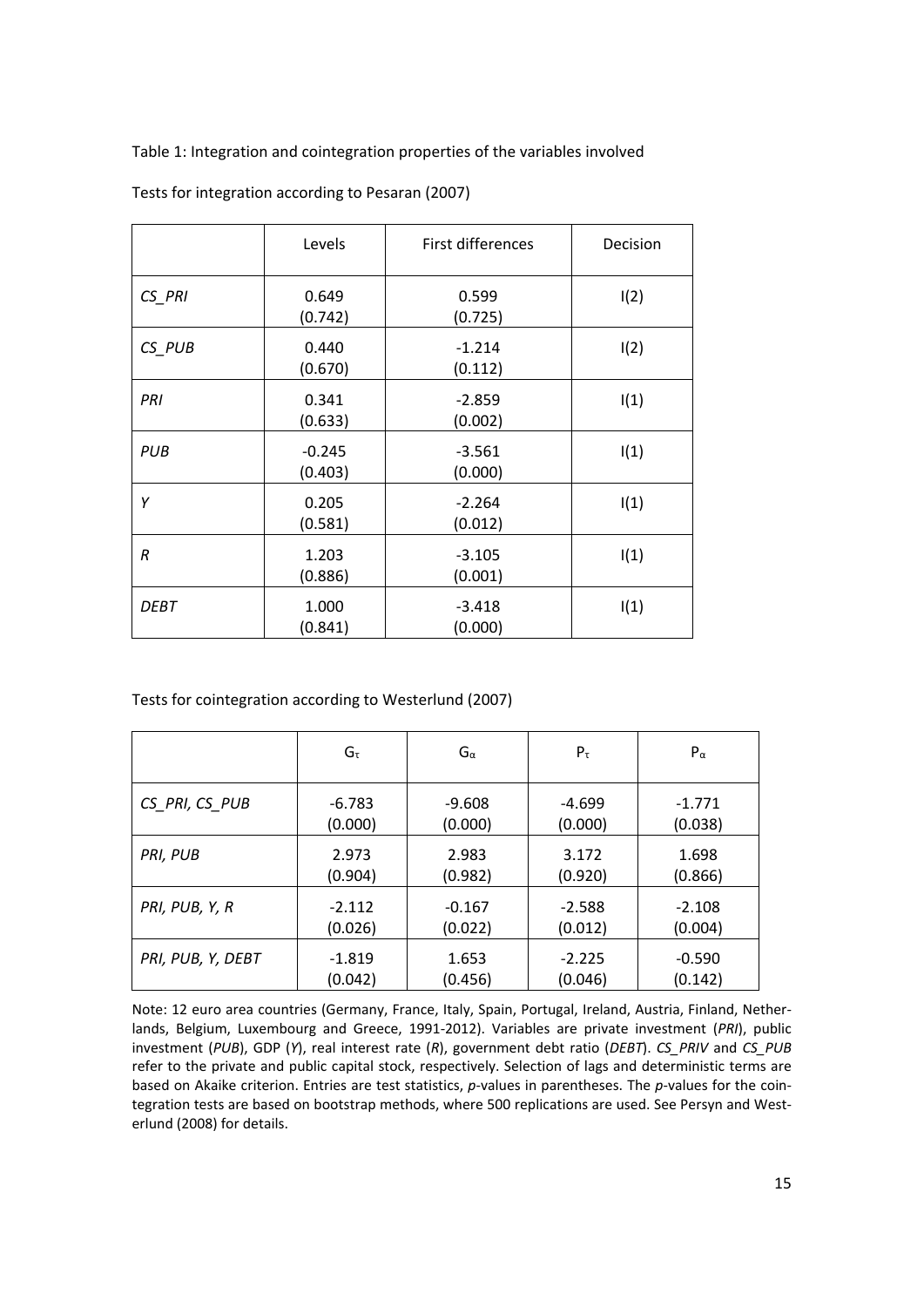|                  | PRI             | PRI             | $CS$ <sub><math>PRI</math></sub> |
|------------------|-----------------|-----------------|----------------------------------|
| PUB              | 0.208(0.033)    | 0.236(0.038)    |                                  |
| Υ                | 0.879(0.055)    | 1.116 (0.058)   |                                  |
| R                | $-0.029(0.003)$ |                 |                                  |
| DEBT             |                 | $-0.053(0.028)$ |                                  |
| $CS_PUB$         |                 |                 | 0.785(0.024)                     |
| <b>R-SQUARED</b> | 0.993           | 0.990           | 0.997                            |
| AIC              | $-1.544$        | $-1.275$        | $-2.202$                         |

Table 2: Long run relationship in cointegrated models

Note: 12 euro area countries (Germany, France, Italy, Spain, Portugal, Ireland, Austria, Finland, Nether‐ lands, Belgium, Luxembourg and Greece, 1991‐2012). Variables are gross private investment (*PRI*), gross public investment (*PUB*), GDP (*Y*), real interest rate (*R*), government debt ratio (*DEBT*). *CS\_PRI* (*CS\_PUB*) is the private (public) capital stock. Pooled regression with country fixed effects and cross section correlation in the residuals. Figures in parentheses denote standard errors. R-SQUARED is the adjusted coefficient of determination, AIC the Akaike information criterion.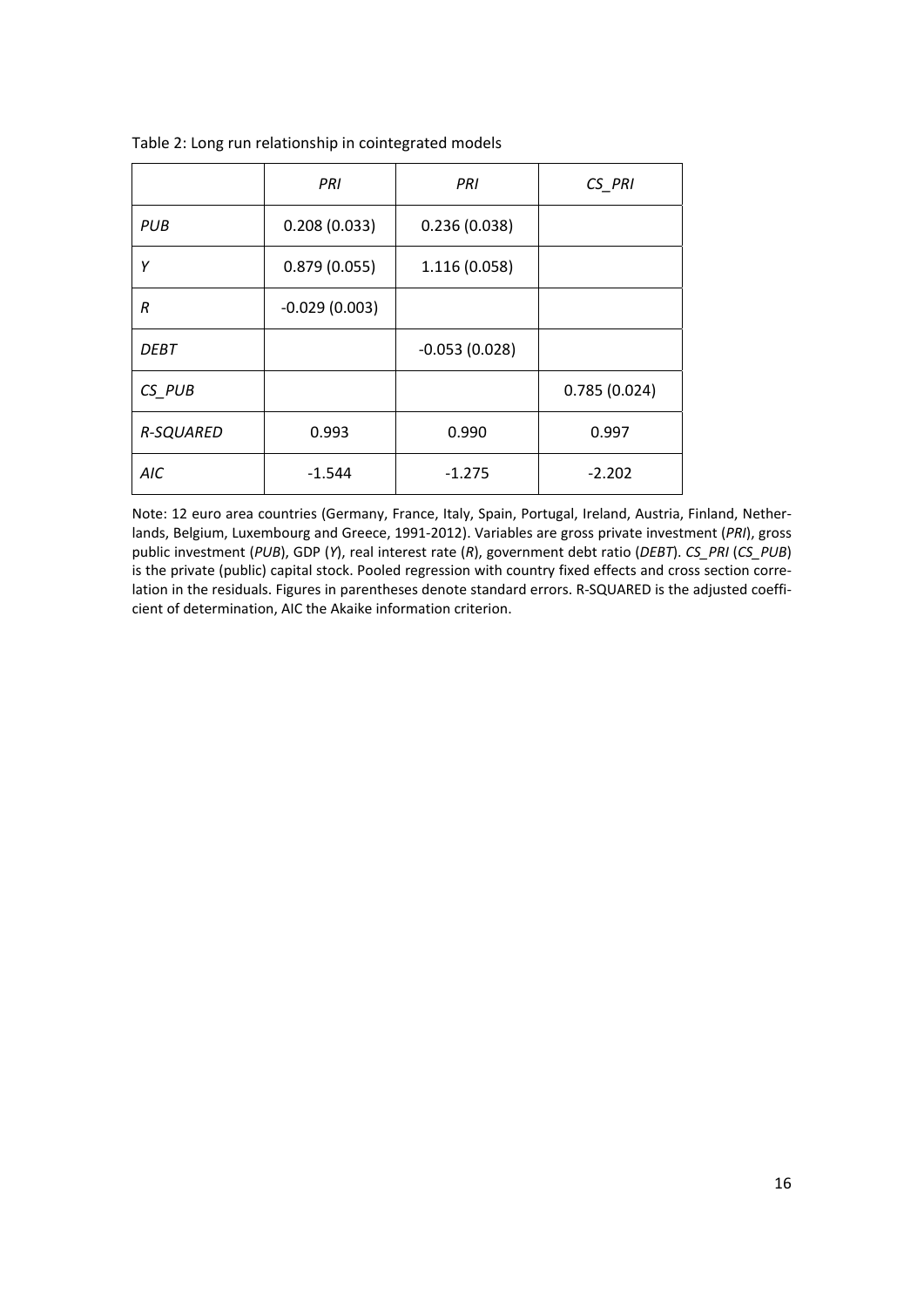Table 3: Short and medium run responses to a one percent shock in investment

|            | Impulse responses |          |       |       | Variance decomposition |
|------------|-------------------|----------|-------|-------|------------------------|
| PUB-Shock  | 1                 | 3        | 5     | 3     | 5                      |
| <b>PUB</b> | $0.111*$          | $0.043*$ | 0.034 | 0.759 | 0.511                  |
| R          | $-0.034$          | 0.032    | 0.048 | 0.004 | 0.004                  |
| Υ          | 0.000             | 0.001    | 0.004 | 0.001 | 0.001                  |
| PRI        | 0.015             | 0.024    | 0.025 | 0.026 | 0.034                  |

## A Flow model

|                  | Impulse responses |          |          | Variance decomposition |       |
|------------------|-------------------|----------|----------|------------------------|-------|
| <b>PRI Shock</b> | 1                 | 3        | 5        | 3                      | 5     |
| PRI              | $0.078*$          | $0.070*$ | $0.066*$ | 0.626                  | 0.482 |
| R                | $-0.032$          | $-0.010$ | 0.028    | 0.000                  | 0.001 |
|                  | 0.008             | 0.018    | 0.022    | 0.058                  | 0.128 |
| PUB              | $0.041*$          | $0.065*$ | $0.064*$ | 0.197                  | 0.304 |

## B Stock model

# Shock in public investment

|              | Impulse responses |          |          |       | Variance decomposition |
|--------------|-------------------|----------|----------|-------|------------------------|
| CS PUB shock |                   |          |          |       |                        |
| CS PUB       | $0.014*$          | $0.013*$ | $0.012*$ | 0.993 | 0.977                  |
| CS PRI       | $0.008*$          | $0.007*$ | $0.007*$ | 0.447 | 0.507                  |

# Shock in private investment

| Impulse responses | Variance decomposition |
|-------------------|------------------------|
|                   |                        |